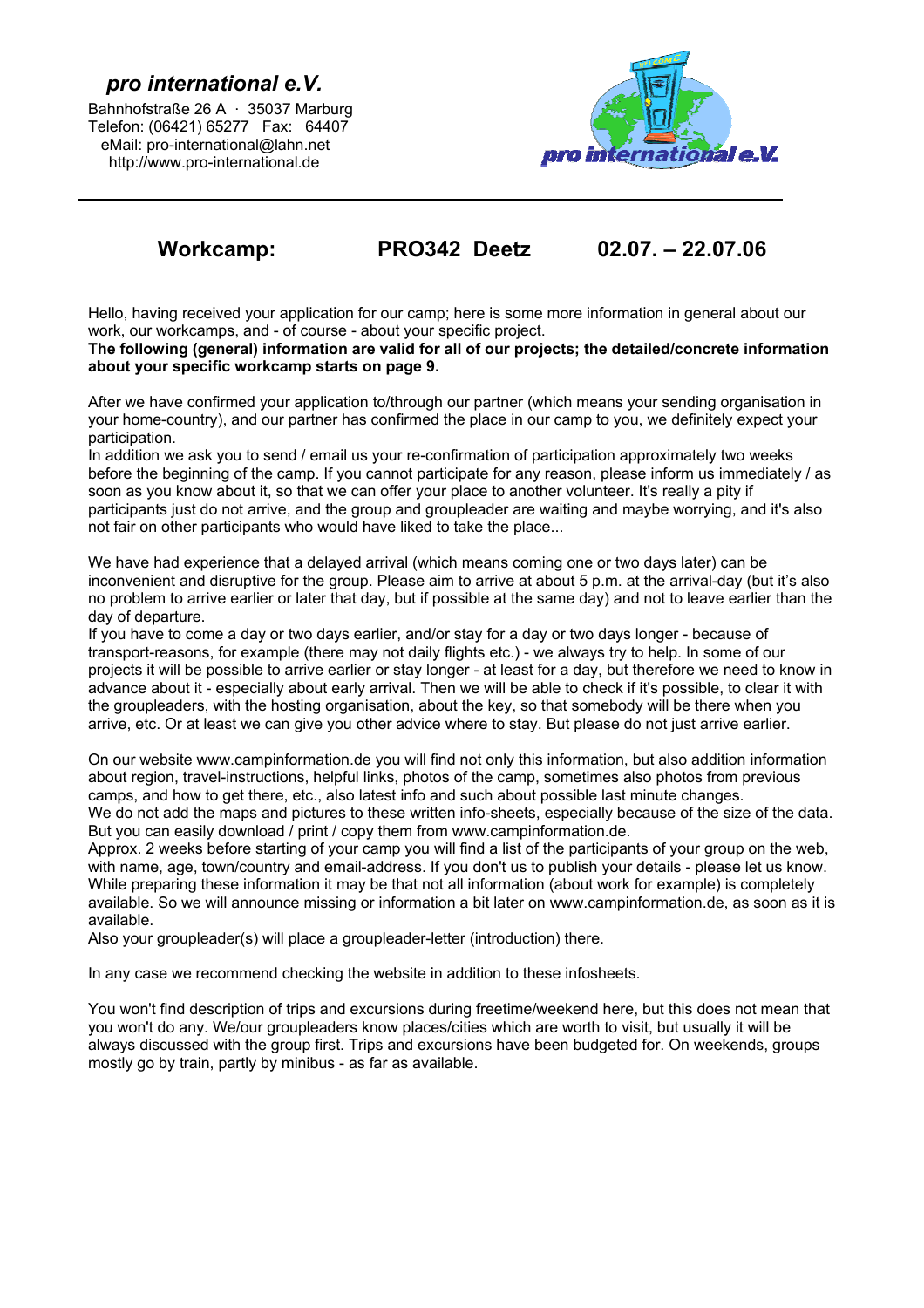## **Information about Pro International e.V. Germany**

"pro international e.V." is a non-denominational and politically independent registered society (e.V.= "**e**ingetragener **V**erein" – which means "registered society/organisation"). Our roots go back to the years after the second world war, as do those of many other volunteer organisations. Under the influence of the war and the following years with their dreadful consequences, our founders were looking for ways to re-new the bonds between people and nations. With the motto: "working together is better than fighting one another", the first - yet hardly international workcamps took place in Tyrol in 1949 and in Marburg in 1953.

The aims and objectives of this initiative were basically to offer an international meeting place for young people, especially from Germany and Austria, by doing voluntary work together. From this starting point, the "Aufbauwerk der Jugend in Tirol" (an organisation based in Tyrol which worked with young people in the reconstruction effort), the "Aufbauwerk der Jugend in Schweden" (based in Sweden) and the "Aufbauwerk der Jugend in Deutschland" (based in Germany - today ,pro international') were developed.

Today ,pro international' has around 40 international workcamps in Germany each year, a variety of camps together with our partner organisations in different countries in Africa and Asia and sends volunteers to workcamps of partner organisations in almost every European country.

The tasks, contents and methods of our work – and since 1990 the name too – have changed over the years according to social development; but we have kept our aim and principle steady: *To promote meeting and dialogue especially between young people from different countries, cultures and social backgrounds, based on voluntary work for the society and community and through that work, to improve mutual understanding and respect as an important step on the way to a fairer and more peaceful coexistence of people and nations.*

We are not idealistic utopians but we are convinced that there are still enough reasons to believe that personal contacts and, through them, a growing understanding of other ways of life and value systems can meet this aim.

#### *'The way is the aim' an old Indian saying.*

Our way includes youth and volunteer work which offers the chance to meet others and gain direct personal experience through working together.

With this aim in mind, we offer volunteer work and work camps, meeting places? and seminars both in Germany and in many other European and non-European countries, find places for volunteers in other organisations' programmes and work alongside many German and non-German organisations

...and we invite young people between 16 (and if working abroad, 18) and 26, who see in an international voluntary placement (?) more than a cheap holiday with fleeting holiday-friendships, sun, sand and sea as the most important elements, to participate.

#### pro international sees its aim as being **.to live side by side in peace and with responsibility**"

and wants to do something through its work for the peaceful co-existence of peoples which can only be achieved through experience, growing realisation and as a result of development.

Willingness to learn is therefore indispensable and requires that one is aware of oneself and the environment in which one lives and through this awareness to understand and act.

Through our work we want to, fully recognising our limitations, illuminate a possible way of meeting this aim. We define our educational aims and principles as: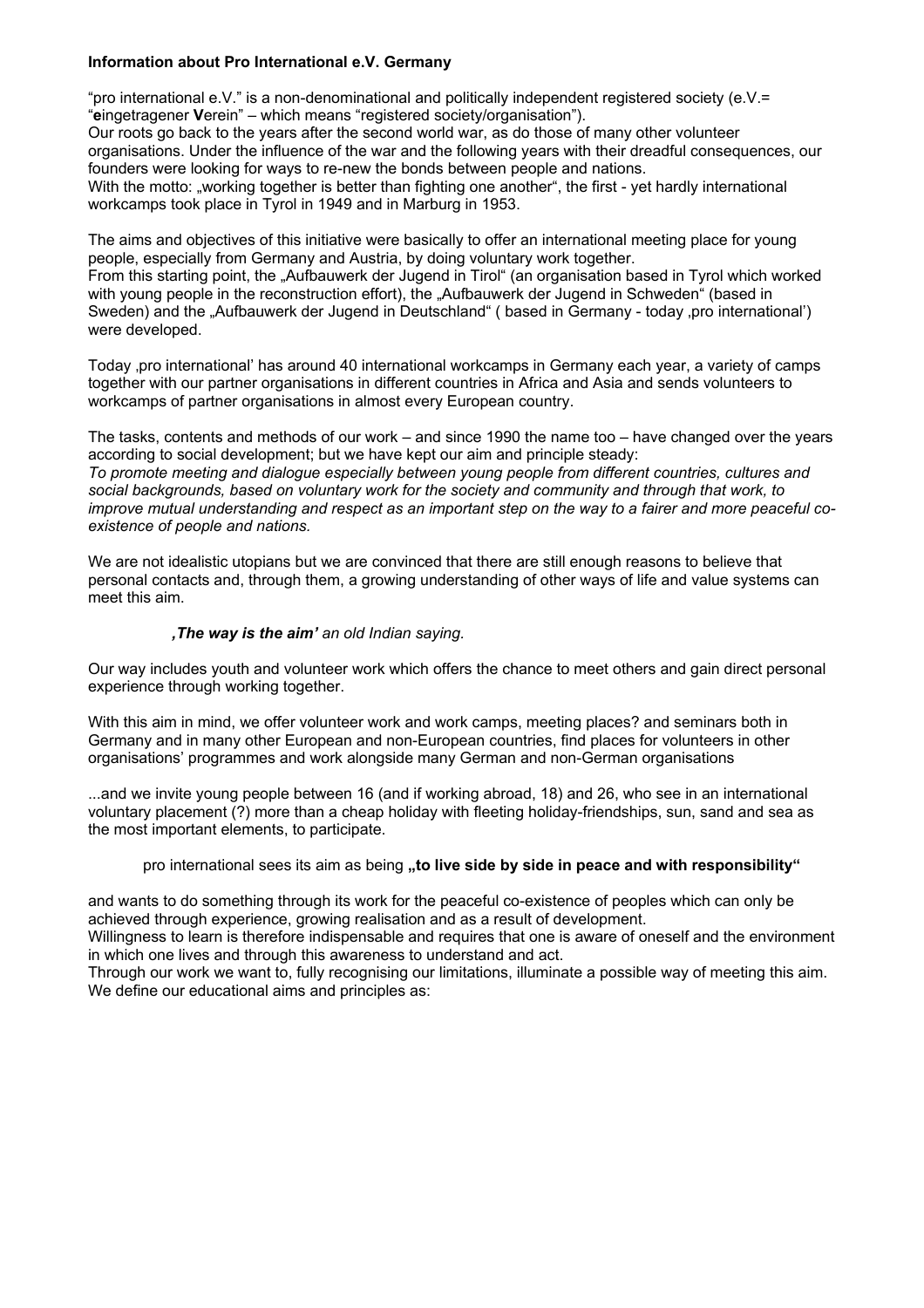Workcamps generally promote initiative and creativity.

They offer, on account of their structure and conditions, room for shaping and experience which everyday life of family, school, university and work limits does not offer. Workcamps enable one to experience, learn and accept new things, and to live communally.

Participants get the possibility to experience "holidays" and "leisure time" in an international group, spending and creating their days together.

Workcamp free-time activities are designed to consolidate the community and to allow them to learn more about the host country than if they were merely tourists.

 $H/ol$  id a  $\lambda$  s

# M e e t i n g each other

In meeting other people, we see an opportunity to make new friends or to learn about of social perceptions and behaviour. Every person has an individual culture, past, education and environment.

Everyone takes on board what is offered to him by his environment.

Meeting other people in international voluntary work offers the chance to develop selfawareness and tolerance of other points of view, social norms and value systems through living and working together in international groups and/or with nationals.

Through such meetings, one can experience different ways of life directly.

They thereby become more understandable and easily respected.

# Subport each other

The voluntary and communal work is surely a help and allows social or beneficial tasks to be undertaken by an international group.

At the same time, it should promote a sense of working together and solidarity and to avoid random dashes and discussion.

In this sense, the tasks undertaken by the workcamp are not seen as a necessary evil, rather as an integral part designed to further understanding between the volunteers.

The communal work not only requires volunteers to work together in order to achieve their aim but also allows the volunteers to understand themselves and others and to develop their self-awareness and, despite sometimes differing valuation of, for example, work and achievement, to achieve co-operation.

## **What is a workcamp in general**

## **THE PRINCIPLE OF WORKCAMPS**

Workcamps are always *v o l u n t a r y* and without payment ! They are *international* and organise themselves. Working *t o g e t h e r* within the group for a common aim is an absolutely vital component of every workcamp. What actually 'happens' in a workcamp depends largely on each individual.

## **THE AIM**

We see in the international workcamp the possibility for young people to exchange experiences and to learn more about other social, cultural and political living conditions. We hope they come to an understanding of people from various countries by living together in an international group.

## **THE GROUP**

Young people from 16/18-26, mostly school-goers or students with very varied back-grounds and interests. Usually one meets participants from 5 - 10 different countries, mainly from Europe, but also from other continents in a workcamp.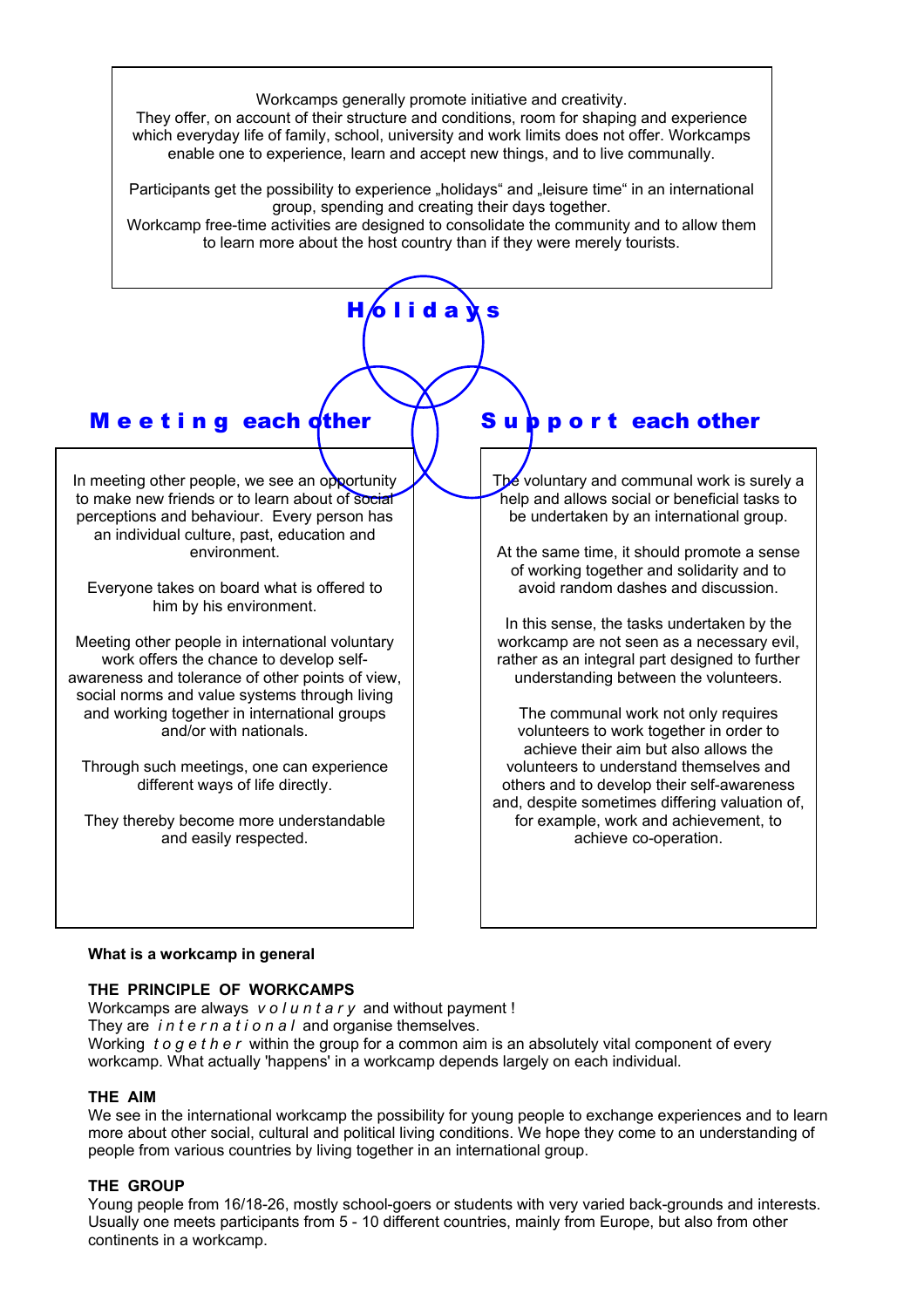## **THE BOARD and LODGING**

The groups live mostly in simple accommodation, in youth hostels, schools, huts and empty houses, sometimes in tents. The accommodation has only basic furniture, beds, mattresses, blankets etc. and equipment for self-catering. Board and lodging is free in all workcamps.

#### **THE WORK**

The work (5-6 hours daily) from Monday to Friday should encourage people to get to know each other by working towards a common goal and simultaneously providing a real service.

The work requires no previous knowledge or experience, e.g. renovating playgrounds, ecology, care of parks, supervision of children etc.

#### **THE FREE TIME**

As much as possible this should be spent together in the group and can be used to get to know the country in more ways than as a usual tourist. Excursions together, visits to museums and other places of interest are just a few suggestions. There should as well be enough room for each individual to follow his or her particular interest or need.

#### **Role of the groupleader (co-ordinator, teamer***... - we know there are different terms, but usually in the field of workcamps they all mean the same***)**

Our groupleaders (usually they are two) are also living and working with you - like each participant. Usually our groupleaders are not much older than the other participants. Groupleader will give assistance and "collect" ideas and interests, but it does not mean at all that groupleader stands always in the focus/centre of the group. Although he/she has special duties, please do not think that the groupleader has to organise everything and be available for everyone. In the workcamp you have to be active and responsible for yourself and for the other participants also.

A groupleader function is threefold: to lead, organise and mediate as appropriate. But he/she is also a member of the group; and the relationship between him/her and the other volunteers should not be hierarchical.

#### **Intercultural Learning in Workcamps**

*This is for theoretical background - if you are in a hurry or would like to know about more concrete facts first just shift this point and read it later)*

Most participants very much enjoy the close and intensive atmosphere of a work camp, and they tend to describe it as a unique experience. For a few weeks it is a "micro-cosmos" of life/society. But living and working together requires mutual respect and tolerance, something that applies not only to workcamps, where people come from different cultural backgrounds. And whenever there is a severe clash of values or norms, there is also a limit to the amount of agreement that can be reached. People's experiences, whether they are good or bad, do not automatically lead to intercultural learning. In some cases certain preconceptions are hardened and stereotypes become even more ingrained. The following are some theories on culture and intercultural learning that may help to understand the process of intercultural learning.

#### *What is culture*

Culture is made by people, shared and handed down historically through a certain number of people. The essence of culture is a dynamic one, which means that culture is not static, but changeable. Culture is a system of rules and meanings. As a system of rules, culture exists to provide orientation and to help organise a people's way of life. As a system of meanings, culture provides a collection of shared concepts of reality.

National culture is only one aspect of culture. When people from different cultural backgrounds meet, differences in age, sex or social background may eclipse the different aspects of national culture. For example, a group of 15-year-olds from one country meets a group of 25-year-olds from another country. In this case it is likely that possible tensions or conflicts would be due to the age difference, and not the different national cultural backgrounds. On the other hand, shared viewpoints or comparable personal situations can eclipse aspects of national culture and different ages (as in our example), if, for example, both groups consist of unemployed young people.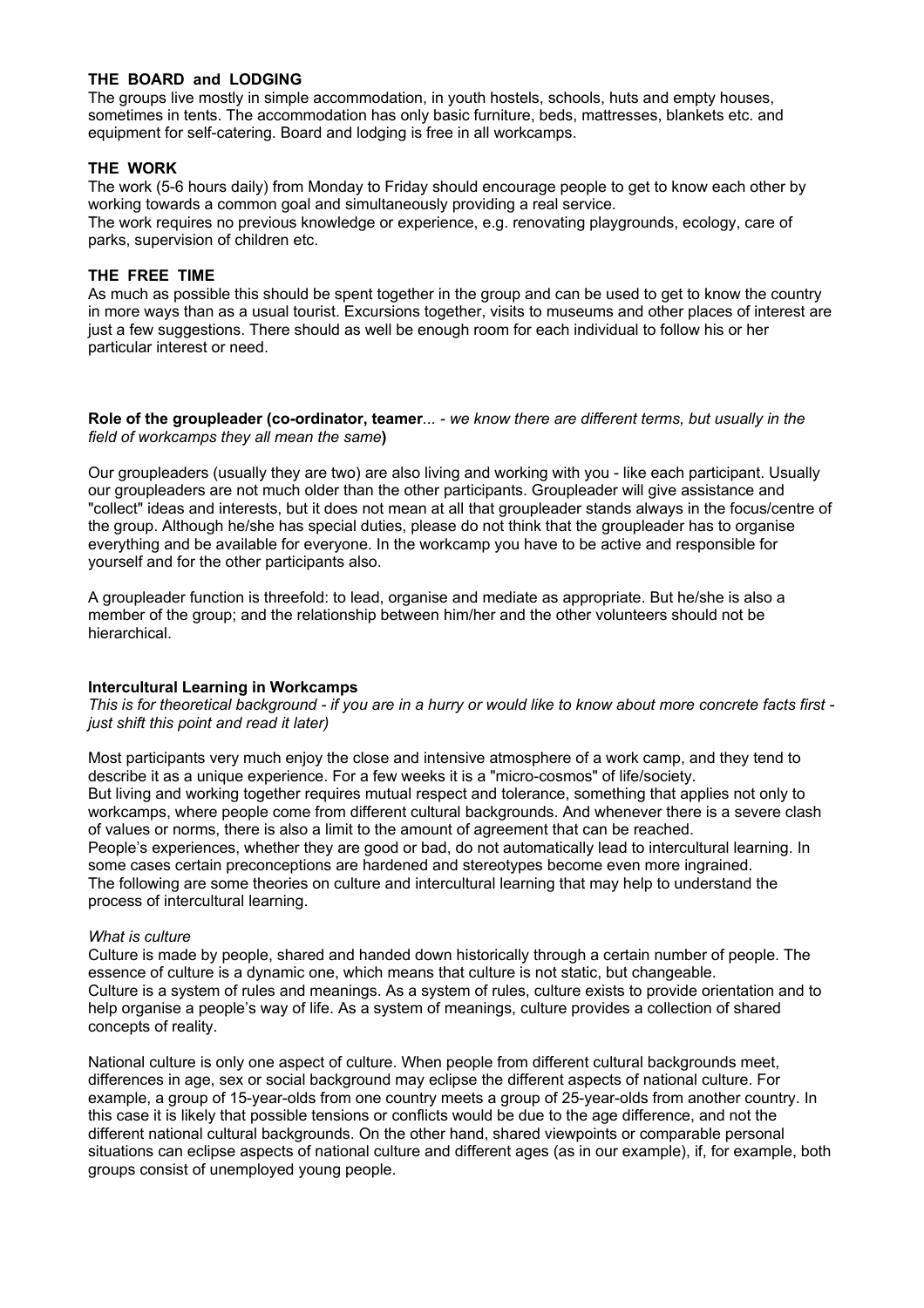#### *What is intercultural learning*

The term "intercultural learning" can be used to describe the fact that people from two or more different cultural backgrounds meet and learn something (from each other). In any case, we think this definition falls short; the results of what people learn through intercultural encounters should not simply be left to chance.

Other definitions say that "intercultural learning" implies a meeting of people from different cultural backgrounds with specific aims: to promote mutual understanding and tolerance towards others/foreigners and to overcome each other's prejudices. We do not agree with these studies either, because we do not believe that intercultural encounters "automatically" lead to mutual respect, understanding and tolerance. Just being in contact with each other, whatever the aims, cannot be enough. We want to state that "intercultural learning" first means becoming aware of one's own cultural influences and understanding how one's own perception of others and of the environment is shaped by these influences. Only with such awareness (in mind) can one try to understand anything alien, anything foreign, anything, in fact, about a different culture. In terms of "intercultural learning", our culturally shaped perception is the greatest hurdle: "As long as we do not understand what we are culturally and how we become what we are in terms of this culture, we will not be able to understand even the tiniest aspect of a different culture. In order to be able to understand anything alien, we have to understand the way we look through our "culturally tinted spectacles". By working this out step by step, we are able to change our viewpoint and gradually understand parts of what is alien to us".

Meeting people from different cultural background potentially brings with it processes of self-reflection, which can work like a mirror, because an encounter with something alien puts one's own concepts into question. In this context, "intercultural learning" means to work out why this "questioning of one's own concepts" can seem both threatening and attractive.

"Intercultural learning" can be described as a process of alternating between the self and the alien. Through the encounter with something alien I learn something about myself. With this better knowledge about myself I become sensitised towards the alien. Therefore, I am enabled to meet alien accordingly.

## **Language**

Within the frame of intercultural encounters it is important that every volunteer is kept up-to-date on the matters of the camp. But because of the different mother tongues among the volunteers it is easy for misunderstandings to happen. Many conflicts may arise due to language problems.

Usually the majority of volunteers speak one language (usually English because it's official camp-language and they expected to speak English). But those participants who do not speak English or at least not enough to communicate - those volunteers even may feel excluded from the camp and increasingly become outsiders. The problem can increase if the "Non-English-speaker" is trying to speak in his mother-tongue with a second volunteer who comes from the same country (or at least understand that mother-tongue). It's understandable, because trying to communicate is natural, but... then it could happen that the "helper" also will be an outsider - in case both are separating.

That's why we cannot accept participants who do not speak English (or German in German-speaking camps). But don't be afraid - we do not expect perfect knowledge, and we are not going to make a test ;-) Just basic school-English is enough - combined with the will to work with these (not perfect) knowledge. You will see - after one week you start to dream in English (or German in German-speaking-camps), and after two weeks you even start to think in English...

We also made the experience that some participants expect to speak German, because the workcamp is hosted in Germany. No - our workcamps are English-speaking. Only a few projects (as it is mentioned/highlighted in the descriptions) are German-speaking.

One matter is... sometimes volunteers, who speak the same mother-tongue, are not taking much care about common camp-language (English). Usually they are able to speak English, but it is just easier to speak in their mother-tongue. Of course - if it is when they are alone - fine. But if it happens when the whole group for example is sitting for lunch, and some participants are talking in a language which most of the others can't understand - it is impolite! The other fact of it, that those participants won't improve their knowledge in foreign language, is their own thing. But such a behaviour towards the other participants is not acceptable. We know that it also depends on cultural diversities; for some participants it is more easier to avoid mothertongue than for others. But it should be possible to speak in the common language when you are with the group or with other members of the group who would not understand your mother-tongue.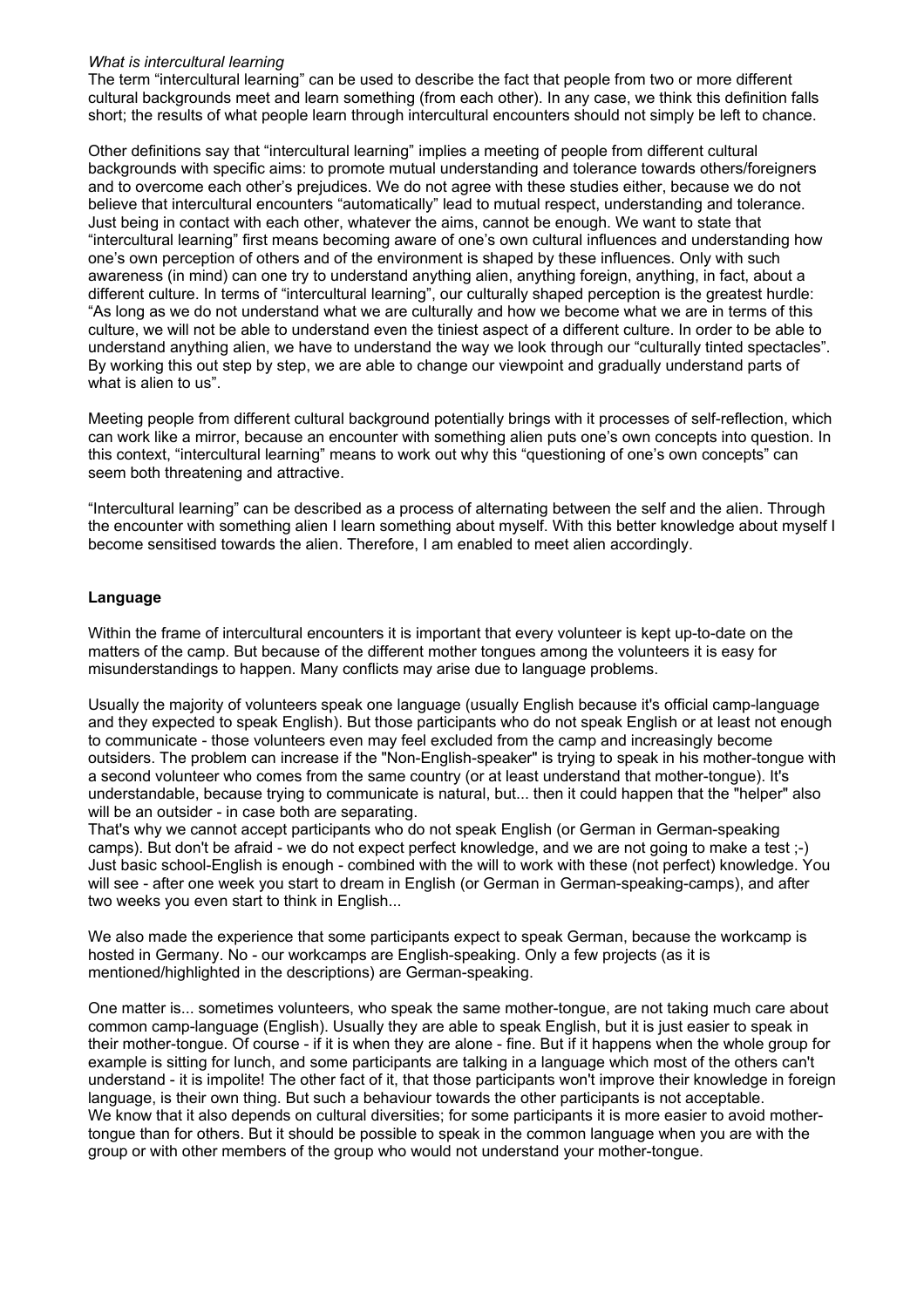#### **Volunteers: age, gender**

Most volunteers are between 17 and 23 years old, but there are also volunteers who are older and some who are 16. When pro international is doing the placement - we try not to make huge age-differences. For some other organisations it may even be a concept to bring different generations together, but it's not our.

Usually 70-80% of volunteers application are female. It is usually like this in the field of Workamps / International Work, at least in Europe. The experience is that the kind of work usually does not influence the gender balance a lot - just about social camps (taking care of kids) - there are even less male applications but more female ones. On the other hand also for renovation camps mostly female volunteers are applying. pro international tries to arrange through placement that in each camps are at least 3-4 male volunteers. In order to ensure to have as much gender balance as possible, we close our camps for female applications when a "critical" number of female applications has been reached, and offer the left places only to male applicants.

## **Starting of the camp**

Usually all camps start at weekend (Saturday, seldom on Sunday). These first two days do not foresee any serious programme and no work (starts always on Monday), as participants need time to relax after the trip, to get used to the surroundings and to each other, to get acquainted with camp site and camp order. Often a first trip (sometimes guided tour) through town/city/region is planned - on Sunday - if Saturday is arrival-day.

## **The work**

As you know your participation in the camp is combined with working. Concerning the work, we are answerable to the project organisers. That means that the organisation expects that we fulfil the accepted duty - even if the work is hard (don't worry - never too hard) and monotonous sometimes, but working together is fun! You have applied voluntarily and you have accepted your duty voluntarily as well. We think that a duty that is accepted voluntarily is an obligation. We especially want to point out that the participation in a workcamp means that you are not paid for the work, i.e. that you cannot expect a payment. Oh the other hand - participants usually know this when they apply, and there are usually no problems.

We noticed that the only possible problem about work can be if participants have the feeling that their help is not really needed, that hosting organisation (the organisation/municipality who is requesting the work) is just searching for work because there is a workcamp now...

We are accepting new projects (and evaluate them every year again) only if we are convinced that the work of volunteers in that project will make sense.

But it does not always mean that you can see a result, sometimes the work is helpful, but nothing will be left to visit again years later... but such manual work is also helpful. And sometimes it just seems that the work is not helpful because of maybe chaotic, or better: different kind of approach of the persons who lead the work.

## **The meals**

In almost all workcamps the groups are preparing the meals themselves. Every day there will be a kitchenteam (usually two volunteers) who do not work together with the group that day, but clean the house (means: kitchen, meeting-room, shower/toilet) and prepare all meals that day (and also wash the dishes etc. after). Usually the shopping-list already has to be done one or two days in advance - depending how the shopping will be organised.

According to our experience the common meals are something very important for the group. It does not mean at all that it must be very delicious, with several courses... but participants like to make new experiences of traditional / unknown meals, sitting together maybe longer as needed just for the meals... sometimes groups just by chance create own habits and small rituals for the meals.

## **Insurance**

pro international applies all volunteers (of each age) before the camp for insurance - against accidents/illness/need of doctor/dentist/medicine, against non-intentional damage of goods/things of other participants or non-group-members (for example dropping camera or breaking window).

Insurance does not cover (taken/lost) money, and no goods/things which have been lost or even stolen. Doctor-/hospital-visit usually don't need to be paid cash. Groupleader or any other guide will hand the insurance-document (where all participants of your camp are listed) to doctor/hospital, then the bill be sent directly to pro international.

But as far as you are from EU-country - you need to bring your E111 form. Just ask your local Social Security office about it. Is also necessary for medical bills.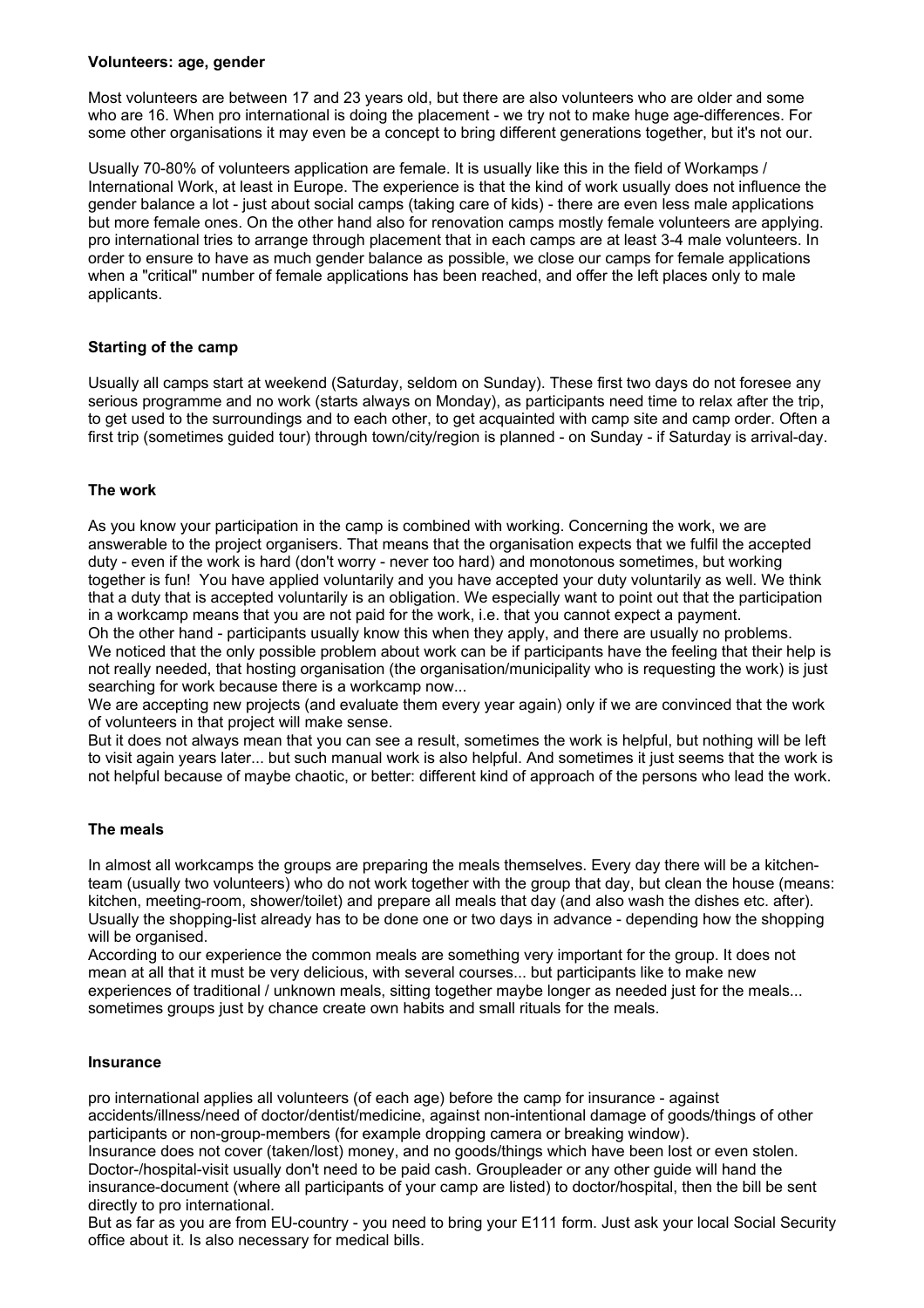#### **Finances**

Budget of a camp is fixed at the beginning - depending of number of volunteers and amount of days of duration of the camp.

The budget includes the following costs of camp organisation: accommodation, food, free time activities, transportation costs during the camp. Therefore groupleader receives money. All the receipts for the purchases must be kept for the report.

Despite reasonable funding, a work camp's budget does not allow for excessive spending. The following things are not allowed to cover by camp-money:

- presents (for birthday of volunteers or staff-members of project partner, or for saying "Thank you" to staff-members")
- alcohol (just beer and wine can be allowed as exception as example for a party)
- things which are just for single volunteers (exception: extra food for diet/vegetarian)
- Taxi (only as exception if there is no other chance to reach the camp after coming back from an excursion with delayed train, for example.

| Location:               | <b>Central Europe</b>                                                                                                                                                               |
|-------------------------|-------------------------------------------------------------------------------------------------------------------------------------------------------------------------------------|
| Area:                   | 357,031 km <sup>2</sup>                                                                                                                                                             |
| Inhabitants:            | 82,5 million                                                                                                                                                                        |
| Capital city:           | <b>Berlin</b>                                                                                                                                                                       |
| State system:           | Democratic-parliamentary federal state                                                                                                                                              |
| Administration:         | 16 states                                                                                                                                                                           |
| Time zone:              | Central European Time (CET)                                                                                                                                                         |
| Currency:               | 1 euro = $100$ cents                                                                                                                                                                |
| Gross national income:  | EUR 2168.82 billion                                                                                                                                                                 |
| Telephone country code: | $+49$                                                                                                                                                                               |
| Power voltage:          | 230 V, 50 Hz.                                                                                                                                                                       |
| Geography               |                                                                                                                                                                                     |
| Location:               | <b>Central Europe</b>                                                                                                                                                               |
| Area:                   | 357,031 km <sup>2</sup>                                                                                                                                                             |
| Neighboring countries:  | Austria, Belgium, Czech Republic, Denmark, France, Luxemburg,<br>Netherlands, Poland, Switzerland                                                                                   |
| Time zone:              | Central European Time (CET) with European daylight savings time                                                                                                                     |
| Climate:                | Temperate climate zone; Average annual temperature: 9 °C                                                                                                                            |
| Highest mountain:       | Zugspitze 2962 m                                                                                                                                                                    |
| Longest rivers:         | Rhine 865 km, Elbe 700 km, Danube 647 km, Main 542 km, Weser 440<br>km, Ems 374 km, Neckar 367 km, Havel 343 km, Mosel 242 km, Elde 208<br>km, Oder 162 km                          |
| Largest lakes:          | Lake Constance (Bodensee), 572 km <sup>2</sup> , Müritz 110 km <sup>2</sup> , Chiemsee 80 km <sup>2</sup> ,<br>Lake Schwerin 61 km <sup>2</sup> , Lake Starnberg 56 km <sup>2</sup> |
| Raw materials:          | Rock salt, potassium, brown coal, hard coal                                                                                                                                         |

# **Facts about Germany**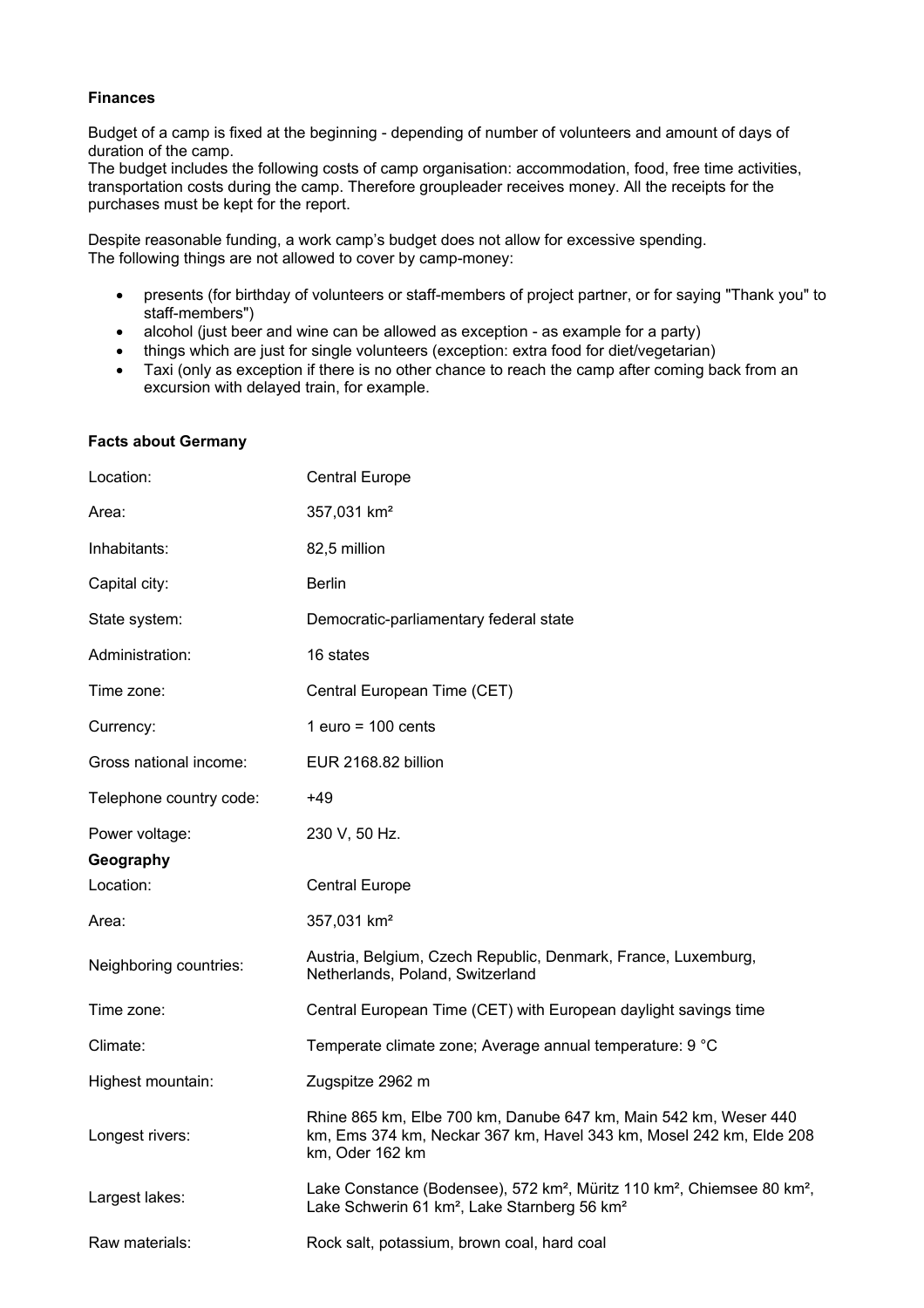| <b>Population</b>                                   |                                                                                                                    |
|-----------------------------------------------------|--------------------------------------------------------------------------------------------------------------------|
| Inhabitants:                                        | 82,5 million                                                                                                       |
| Population density:                                 | 231 inhabitants per km <sup>2</sup>                                                                                |
| Religions                                           | Christians 66 % (Catholics 33 %, Protestants 33 %); Muslims 3 %; Jews<br>0.1%                                      |
| <b>Political System</b>                             |                                                                                                                    |
| State system:                                       | Democratic-parliamentary federal state since 1949                                                                  |
| Capital city:                                       | <b>Berlin</b>                                                                                                      |
| Administration:                                     | Basic Law from 1949 (with amendments)                                                                              |
| Head of state:                                      | State president Horst Koehler                                                                                      |
| Parliament:                                         | Bundestag - Lower House (603 members) and Bundesrat - Upper House<br>(69 members)                                  |
| Head of government:                                 | Federal Chancellor Angela Merkel                                                                                   |
| Administration:                                     | 16 states                                                                                                          |
| <b>Economy</b>                                      |                                                                                                                    |
| Currency:                                           | 1 euro = $100$ cents                                                                                               |
| Gross national income 2004:                         | EUR 2168.82 billion                                                                                                |
| Gross domestic product (GDP)<br>2004:               | EUR 2178.20 billion                                                                                                |
| GDP growth 2004:                                    | $+1.7%$                                                                                                            |
| GDP per inhabitant 2004:                            | EUR 26,400                                                                                                         |
| Shares in the GDP:                                  | Services 69.8 %, industry 29 %, agriculture 1.2 %                                                                  |
| Exports 2004:                                       | EUR 731.0 billion                                                                                                  |
| Imports 2004:                                       | EUR 575.4 billion                                                                                                  |
| Major export goods:<br><b>Traffic and transport</b> | Cars and car parts, machines, chemical products                                                                    |
| Road network:                                       | 230,800 km; autobahns 11,800 km, federal highways 41,200 km, ordinary<br>roads 86,800 km, district roads 91,000 km |
| Railway network:                                    | 44,400 km                                                                                                          |
| Inland navigation:                                  | 7,500 km; major inland ports: Duisburg and Magdeburg                                                               |
| Major seaports:                                     | Hamburg, Wilhelmshaven, Bremen, Rostock and Lübeck                                                                 |
| Air traffic:                                        | 18 international airports; largest airport: Frankfurt a.M.                                                         |
| Bicycle paths:                                      | 40,000 km                                                                                                          |

**And here are more details of your project:**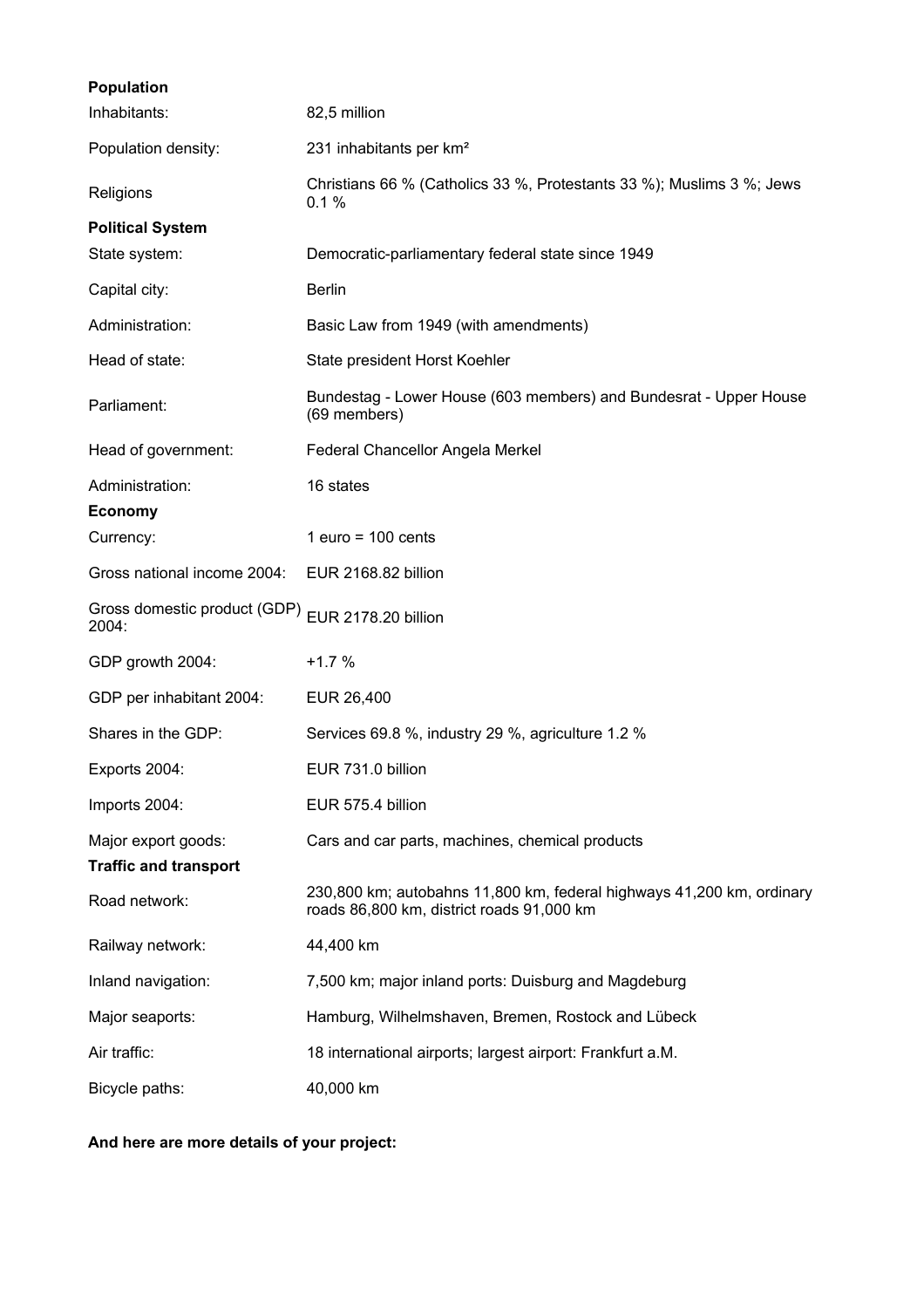# **PRO342 Deetz 02.07. - 22.07.06**

Campdaddress: Europa-Jugendbauernhof Kurzes Ende 39264 Deetz Tel. 0175-4474735 or 039246-62041 emergency-tel.-number: 039246-300

Deetz is a small village with approx. 800 inhabitants in the Bundesland 'Sachsen-Anhalt'. It is located at the edge of a nature reserve, close to a lake (swimming is possible), about 50 Kilometres south-east of Magdeburg and not far away from Berlin (approx. 140 km).

Please do not get confused when you try to find Deetz on a map as more than one village carries this name. The one you are looking for is close to the town Zerbst.

Hosting organisation created this camp in co-operation with "pro international" to restore a former block of flats and farmhouses including its surroundings into an "European Youth Farm".

One of the reasons that this project is financially supported by the European Community is the future possibility to use this farm as a place where seminars/excursions will be held in which younger people could be introduced to alternative farming skills and handicrafts.

In 1996 when our first workcamp took place the house was in a bad condition and our camp participants lived very simply. Nowadays the renovation in and outside is more or less finished.

Until 2002 the accommodation of the workcamps has been on the second floor of the main building. But because hosting organisation needs to let groups and school-classes stay there also in summer because of the income (they don't get any other financial support) the accommodation will not be in the main building, but in an empty house in the neighbourhood of the farm. Beds / mats will be available. Kitchen and shower/toilet will also be available there

A washing mashine can be used in the main building. There is no internet-access, this is possible only in the town Zerbst.

It's also possible to play table-tennis and volleyball.

Every day (excluding Wednesdays and weekends which will be used for excursions) we will work for 5 hours (9:00 - 12:00 and 13:00 - 15:00).

The work will consist of different manual tasks outside such as: renovating the roof and the inside of an old barn and some other renovation-works, but in all probability the work mainly consists of gardening / fruits and vegetable picking. The definite work depends on actual needs and probable (but late) decisions of governmental support for a new project/next step of renovation, so it is not possible to give latest details about work now.

Cooking, cleaning the house, shopping etc. will be done together on a regular basis.

You need to bring your sleeping bag and suitable working clothes. In case you don't have a sleeping bag or prefer not to bring – you can get blanket, bed linen and cover from hosting organisation for a fee of 5 EUR. Moreover you have to consider that your group consists of people from different countries, so it could be interesting to bring with you something which represents yourself / own country / town. Music instruments, tapes, song books, games, recipes - and other things typical for you or your country may be enriching to our stay in Deetz.

About the region:

#### **Deetz**

was mentioned for the first time in 1314 and is a small and "sleepy" village (but with a beautiful lake) **Zerbst**

closest town to Deetz, mentioned for the first time in 949, most well-known child of Zerbst is princess Sophie Auguste Friederike - later czarina Katharine II of Russia

## **Wittenberg**

nearby Deetz

Martin Luther (founder of the Protestant Church) announced his 95 theses here in 1517

## **Magdeburg**

capital of the Bundesland "Sachsen-Anhalt" closest big train station to Deetz

**Woerlitz**

has a beautiful famous park with many different gardens (112 ha) and little buildings (greek temple, gothic architecture, grottoes...), sculptures, bridges, monuments...

For latest and maybe interesting information about Deetz and surrounding, also pictures from there and from previous camps, or to check/plan your journey by train – just visit our website [www.campinformation.de.](http://www.campinformation.info/)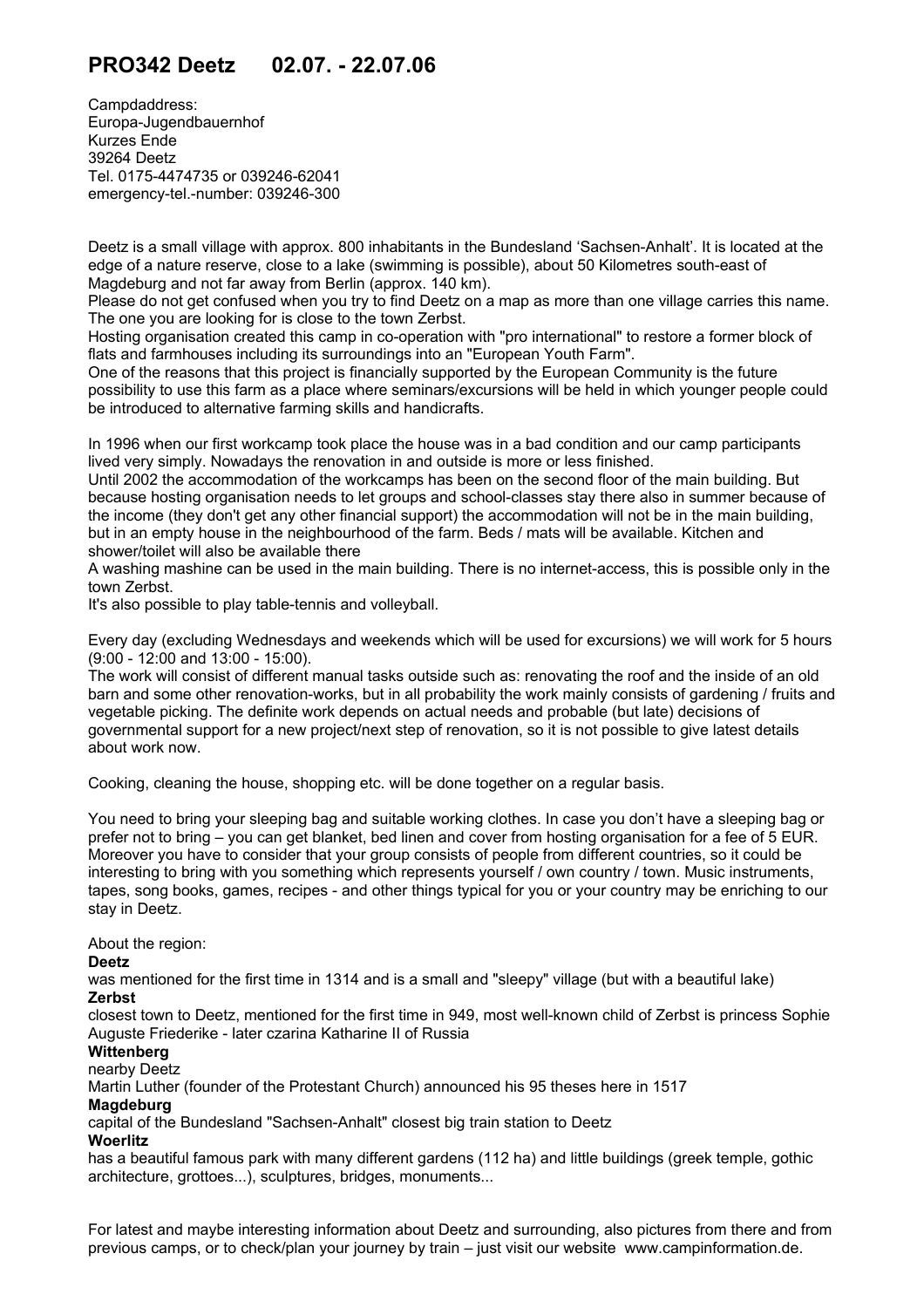# **How to reach the camp**

The next train staion is in Zerbst, approx. 10 km. away from Deetz.

Here are the timetables for reaching Zerbst:

Following trains are going Saturday and Sunday (most of them also on weekdays, but this is not important here because camp starts on weekend). You have to change the train in Rosslau(Elbe). The ticket fare is 19,50 EUR

| <b>Berlin</b><br>(Charlottenberg) | Rosslau arrival | Rosslau departure | Zerbst |  |
|-----------------------------------|-----------------|-------------------|--------|--|
| 07:10                             | 08:46           | 08:59             | 09:09  |  |
| 09:11                             | 10:46           | 10:59             | 11:09  |  |
| 11:10                             | 12:46           | 12:59             | 13:09  |  |
| 13:10                             | 14:46           | 14:59             | 15:09  |  |
| 15:10                             | 16:46           | 16:59             | 17:09  |  |
| 17:10                             | 18:46           | 18:59             | 19:09  |  |
| 19:10                             | 20:46           | 20:54             | 21:07  |  |
| 21:10                             | 22:41           | 23:05             | 23:19  |  |

It's also possible to travel from Berlin through Magdeburg, but it takes longer (2:30 hours) and the ticket fare is 26,20 EUR.

But maybe anyway you will reach Magdeburg (depending from where you are coming) without going to Berlin first. Then have a look at the next timetable.

Following trains are going daily. It's a direct connection - no change. The ticket fare is 7,60 EUR.

| Magdeburg Hbf. | Zerbst |  |  |  |
|----------------|--------|--|--|--|
| 07:14          | 07:48  |  |  |  |
| 07:34          | 08:15  |  |  |  |
| 08:14          | 08:48  |  |  |  |
| 09:14          | 09:48  |  |  |  |
| 10:14          | 10:48  |  |  |  |
| 11:14          | 11:48  |  |  |  |
| 11:34          | 12:15  |  |  |  |
| 12:14          | 12:48  |  |  |  |
| 13:14          | 13:48  |  |  |  |
| 13:34          | 14:15  |  |  |  |
| 14:14          | 14:48  |  |  |  |
| 15:14          | 15:48  |  |  |  |
| 15:34          | 16:15  |  |  |  |
| 16:14          | 16:48  |  |  |  |
| 17:14          | 17:48  |  |  |  |
| 17:34          | 18:15  |  |  |  |
| 18:14          | 18:48  |  |  |  |
| 19:09          | 19:50  |  |  |  |
| 20:09          | 20:41  |  |  |  |
| 21:14          | 21:48  |  |  |  |
| 21:34          | 22:15  |  |  |  |
| 23:07          | 23:45  |  |  |  |

From Zerbst train station you have to take a bus (Nr. 223 or 224 direction Nedlitz). Ticket fare is 2,30 EUR The bus takes 39 minutes, and leaves from Zerbst train station at the following times: Saturday: 07:55, 11:55, 13:55, 15:10, 15:55, 17:55

Sunday: 11:55, 15:55, 17:55, 19:55

BUT: The bus-company learned from experiences with the train-connections to Deetz. It means - they don't want to drive with empty busses, so they go only in case at least one passenger phones the bus-company at least 1 hour before he/she wants to go from Zerbst to Deetz, and only then a bus will go to Deetz (possible times are only the times mentioned above).

It means: If you just arrive in Zerbst and wait for the bus to Deetz - maybe there won't be a bus!